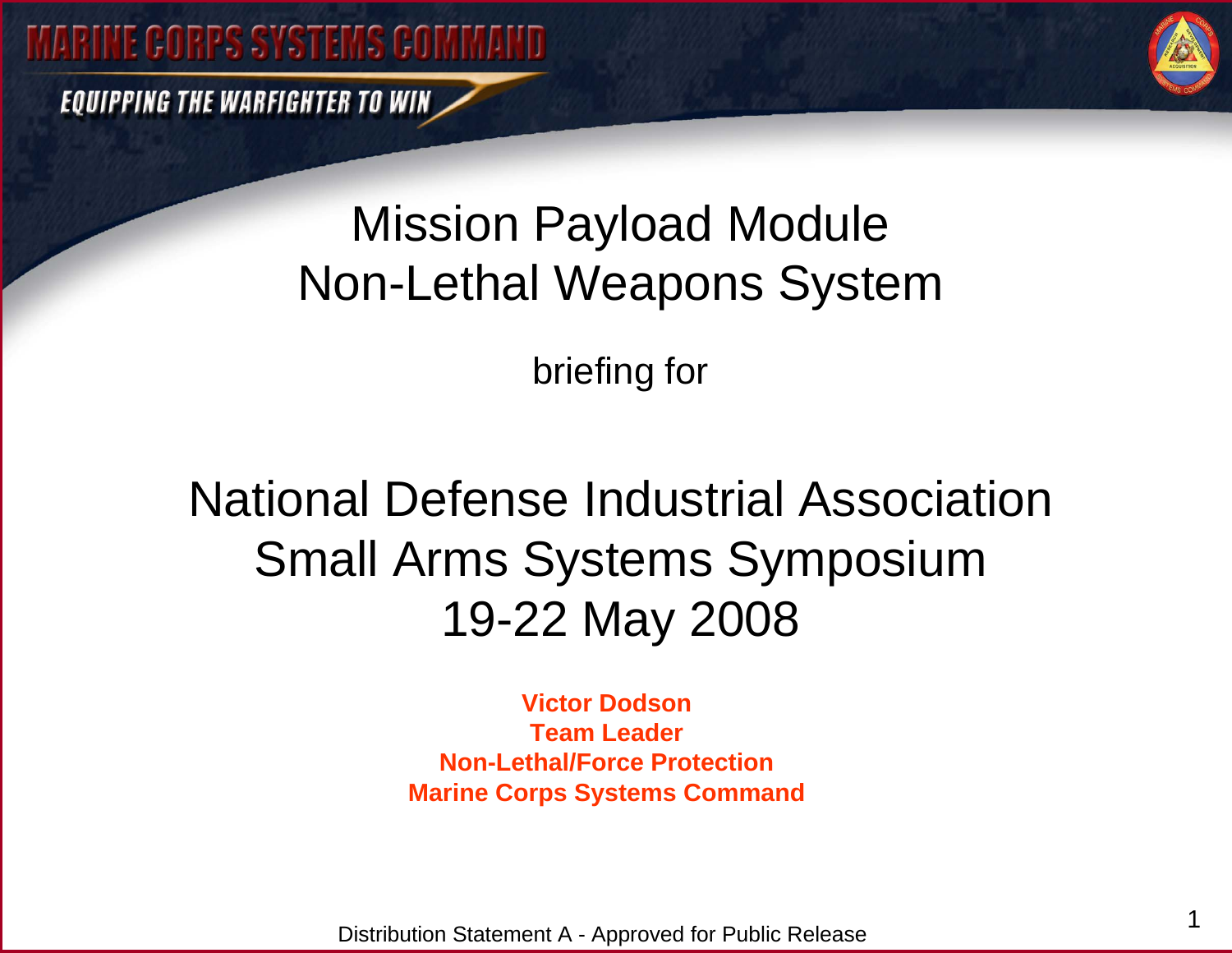#### **EQUIPPING THE WARFIGHTER TO WIN**

### **What is needed?**



Operational Forces Requested a Non-Lethal System That:

- Provides a Counter-Personnel Capability That Complements Lethal Weapon Applications and Effects
- $\bullet$ Provides Marines With a High Volume of Fire, Extended Range and Incapacitation Capability
- $\bullet$  Reduces or Avoids Risk of Permanent Injury to Personnel and Unintended Destruction of Equipment or Infrastructure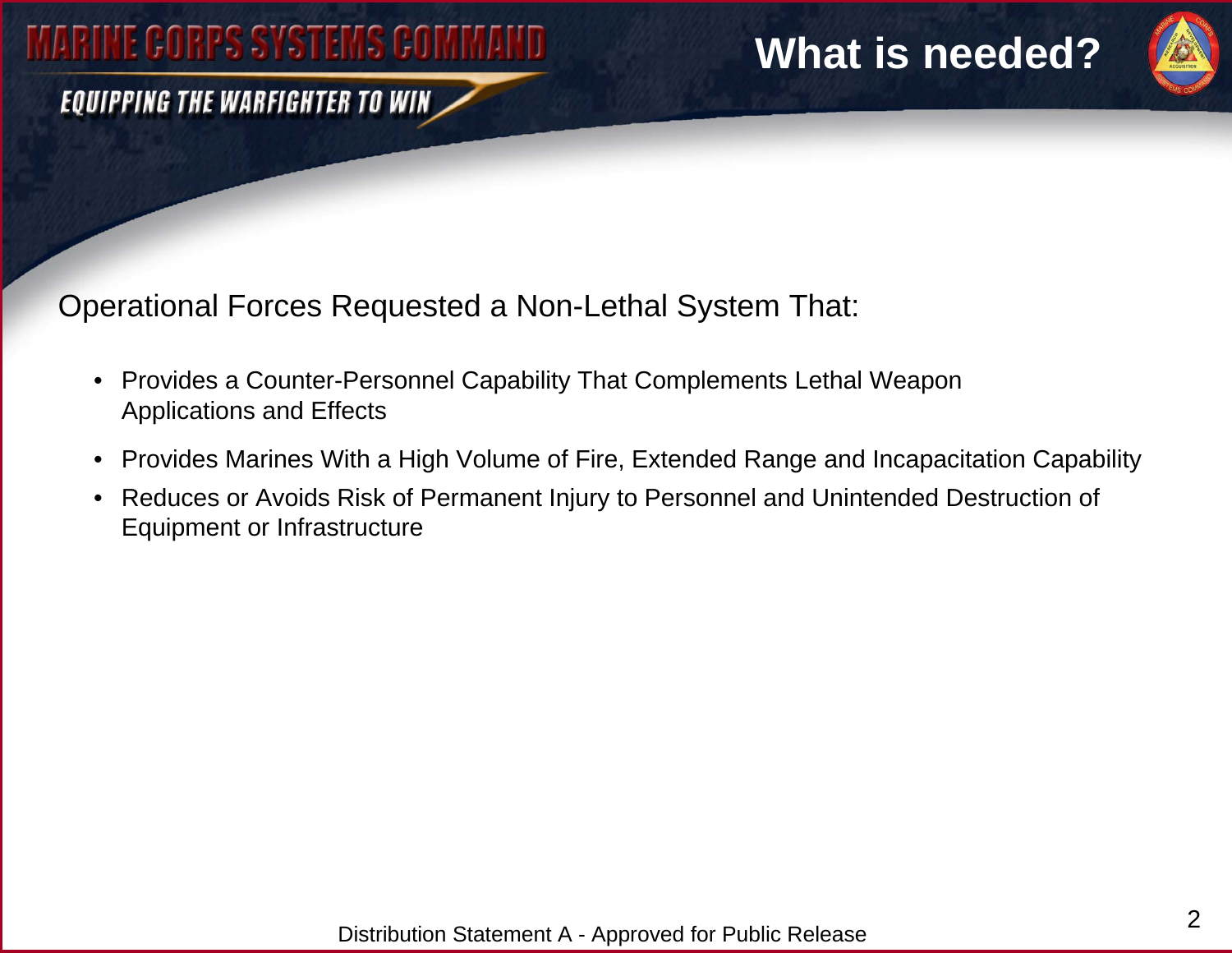**EQUIPPING THE WARFIGHTER TO WIN** 

## **What is MPM-NLWS?**



MPM-NLWS is a *new Weapon System* That Launches Non-Lethal Payloads to Greater Ranges, With a Broader Area Coverage, Greater Duration of Effects and High Volume of Fire

#### **The MPM-NLWS Will:**

- •Initially be Deployed From the HMMWV (or its Replacement)
- Deliver Counter-Personnel Non-Lethal Effects Applicable to Controlling Crowds, Denying / Defending Areas, Controlling Access and Engaging Threats
- $\bullet$  Incapacitate its Intended Targets, Which is Disable, Inhibit or Degrade one or More Functions or Capabilities of the Targets to Render Them Ineffective
- •Provide Increased Standoff Distance for the Protection of Friendly Forces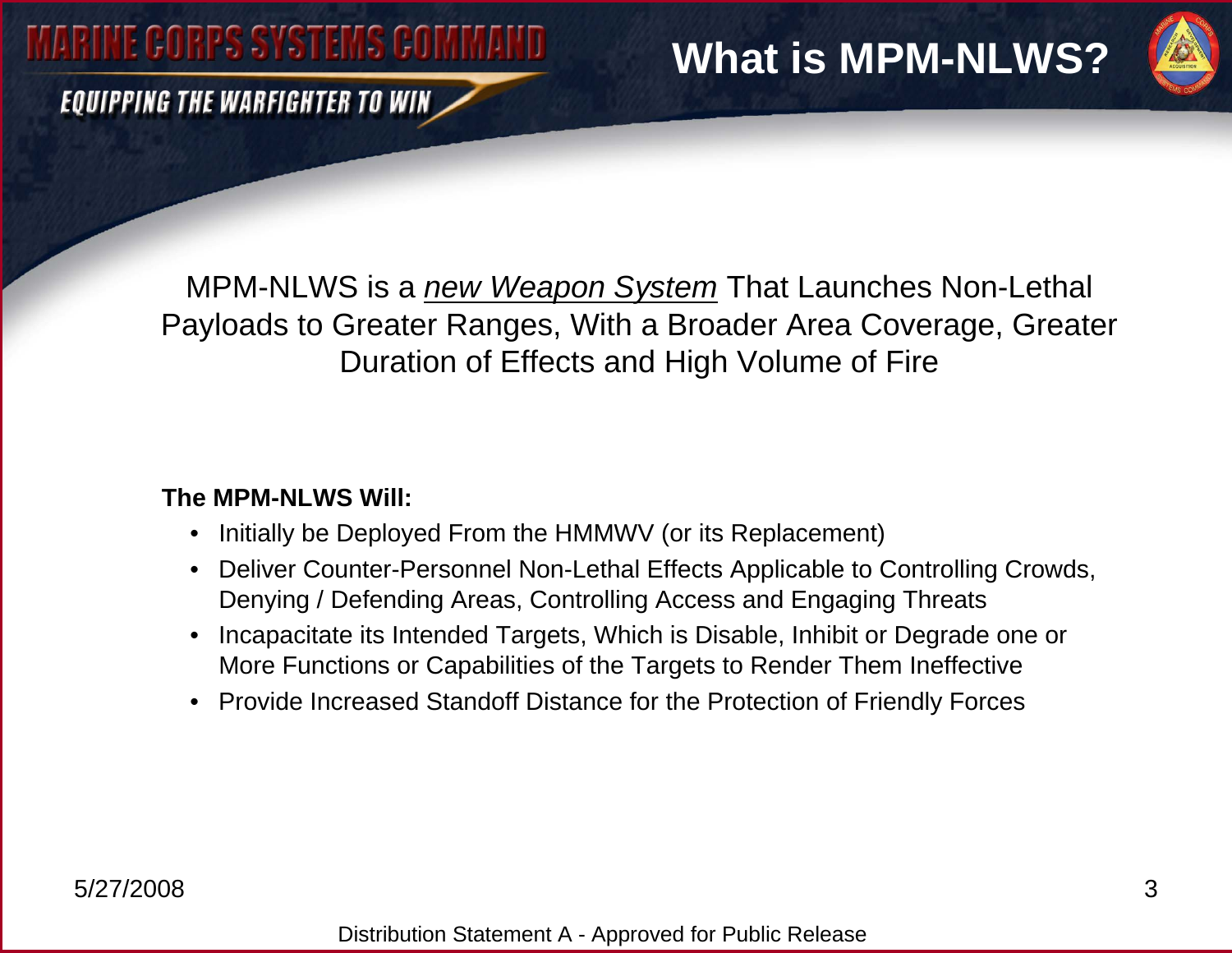### **MPM-NLWS Program Overview**



### **EQUIPPING THE WARFIGHTER TO WIN**

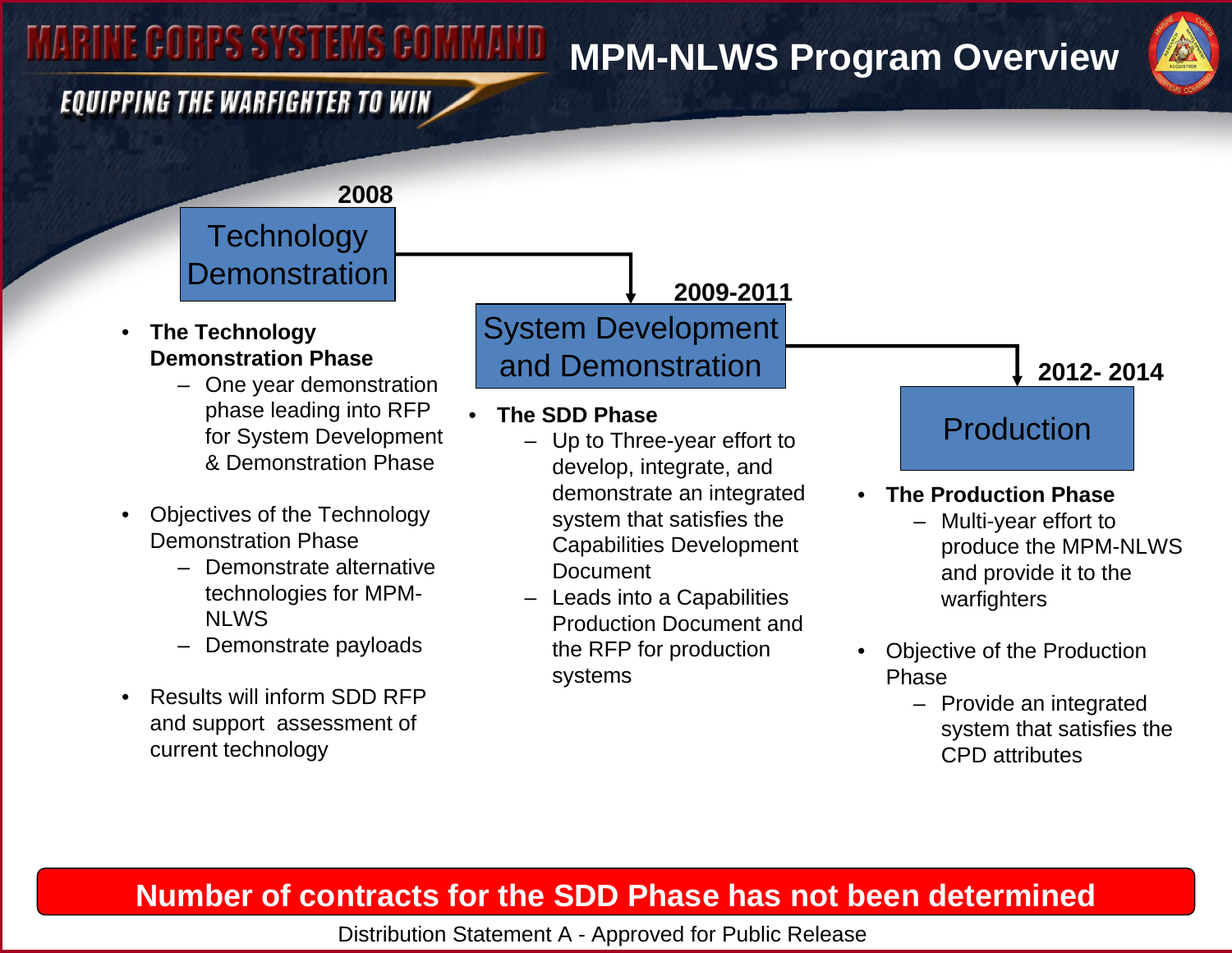#### **EQUIPPING THE WARFIGHTER TO WIN**

## **FY08 Program**



#### **Industry Demonstrations**

- Results of Market Research Indicated That a Mature Technology Base (TRL-6) Exists
- $\bullet$ Several Developed Systems Purport to Already Achieve Many of the Required Capabilities
- $\bullet$ Goal is to Leverage Industry's Investments and Government's Preference for Mature Solutions

### **Demonstrations Will Take Place During September 2008**

- $\bullet$ Currently in Source Selection for the Demonstration Contracts
- $\bullet$ Demonstrations Will Inform Decisions for SDD Phase Contract (s)
- Vendors do not Need to Participate in the Demonstrations to bid on the SDD Phase

### **You do not need participate in the demonstration to bid for the SDD contract(s)**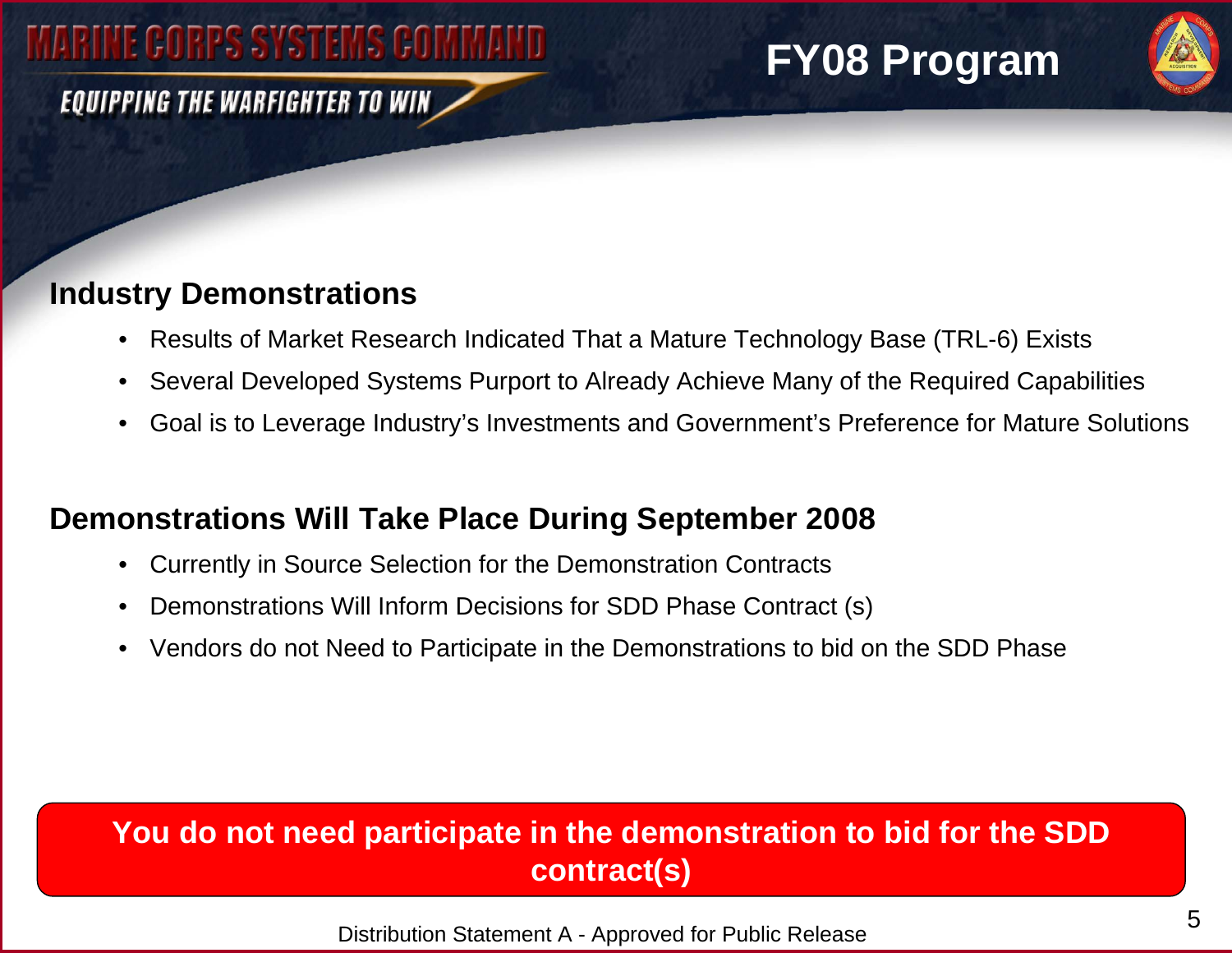### **EQUIPPING THE WARFIGHTER TO WIN**

### **Current Challenges**



**Issue:** Industry has Limited Payload Expertise and is Required to Develop a Non-Lethal Payload That can Temporarily Incapacitate a Group of Personnel While Minimizing Risk of Permanent Injury

- Effect on Targeted Personnel
- <u>Ranges to Target</u>
- Risk of Permanent Injury

#### **Challenges:**

• How Does Industry Determine if Their Payload Will Satisfy the Requirement?

#### **Mitigation:**

• A Pre-Solicitation Industry Day Will be Held at MARCORSYSCOM Prior to Release of MPM-NLWS SDD RFP

*Anticipated Navy Electronic Commerce Online and Federal Business Opportunities Posting in September 2008*

### **Selection of an effective payload is critical to a winning MPM-NLWS**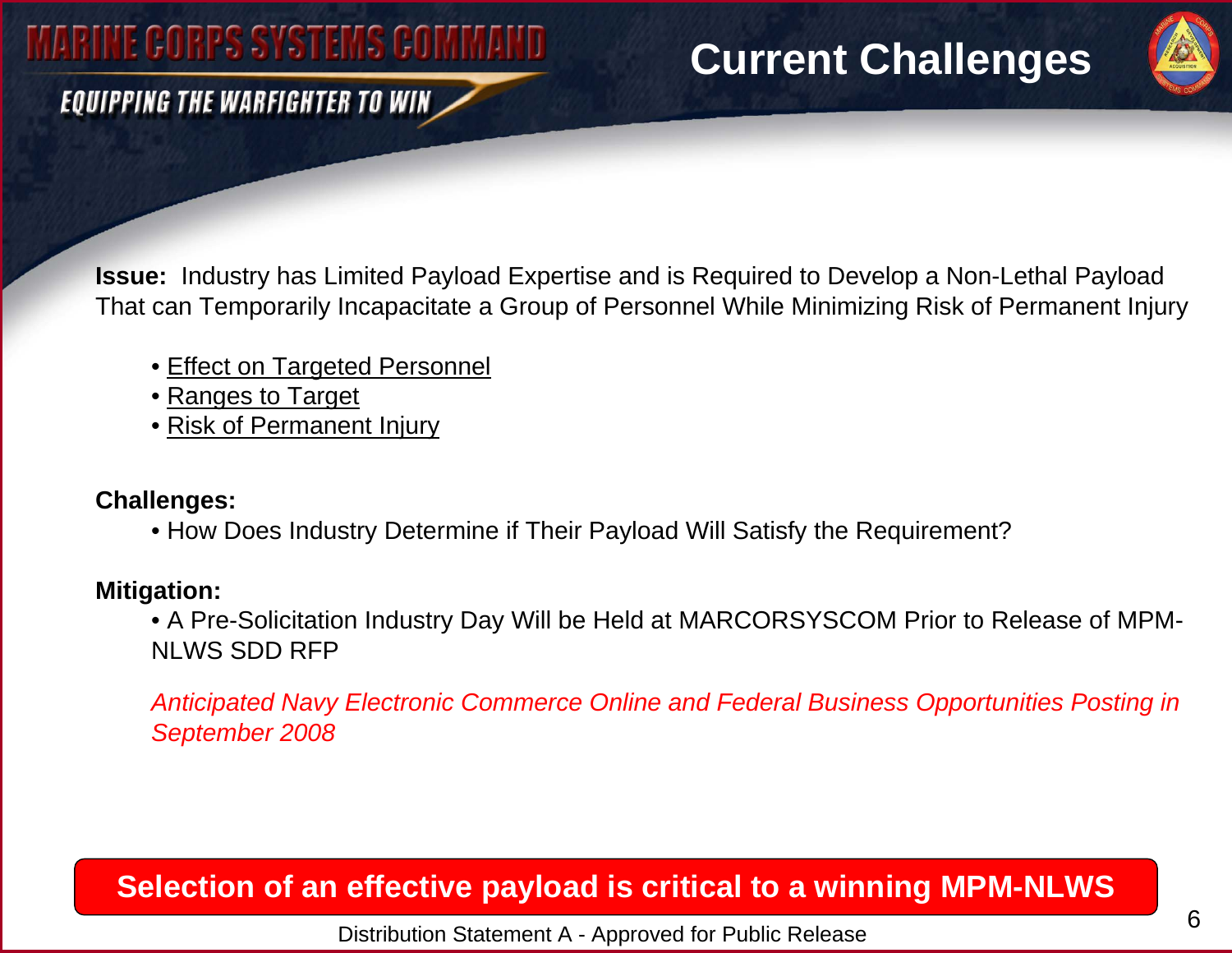### **Schedule**



#### **EQUIPPING THE WARFIGHTER TO WIN**

| <b>Event - Milestone</b> | <b>FY08</b> |   |   |   | <b>FY09</b> |   |   |                | <b>FY10</b> |   |   |   | <b>FY11</b> |                |   |   | <b>FY12</b> |   |   |   | <b>FY13</b> |   |  |     |
|--------------------------|-------------|---|---|---|-------------|---|---|----------------|-------------|---|---|---|-------------|----------------|---|---|-------------|---|---|---|-------------|---|--|-----|
|                          |             | 2 | 3 | 4 |             | 2 | 3 | $\overline{4}$ |             | 2 | З | 4 |             | $\overline{2}$ | 3 | 4 |             | 2 | 3 | 4 |             | 2 |  | 3 4 |
| <b>Industry Day</b>      |             |   |   |   |             |   |   |                |             |   |   |   |             |                |   |   |             |   |   |   |             |   |  |     |
| <b>Contract Award</b>    |             |   |   |   |             |   |   |                |             |   |   |   |             |                |   |   |             |   |   |   |             |   |  |     |
| Sys Dev & Demo Phase     |             |   |   |   |             |   |   |                |             |   |   |   |             |                |   |   |             |   |   |   |             |   |  |     |
| Low-Rate Prod. Decision  |             |   |   |   |             |   |   |                |             |   |   |   |             |                |   |   |             |   |   |   |             |   |  |     |
| <b>Production Period</b> |             |   |   |   |             |   |   |                |             |   |   |   |             |                |   |   |             |   |   |   |             |   |  |     |
|                          |             |   |   |   |             |   |   |                |             |   |   |   |             |                |   |   |             |   |   |   |             |   |  |     |

Approved USMC (Spiral One) Acquisition Objective: 312 Systems Working for Army/Navy for Spiral Two

**SDD Phase Will be Open to all Bidders**

5/27/2008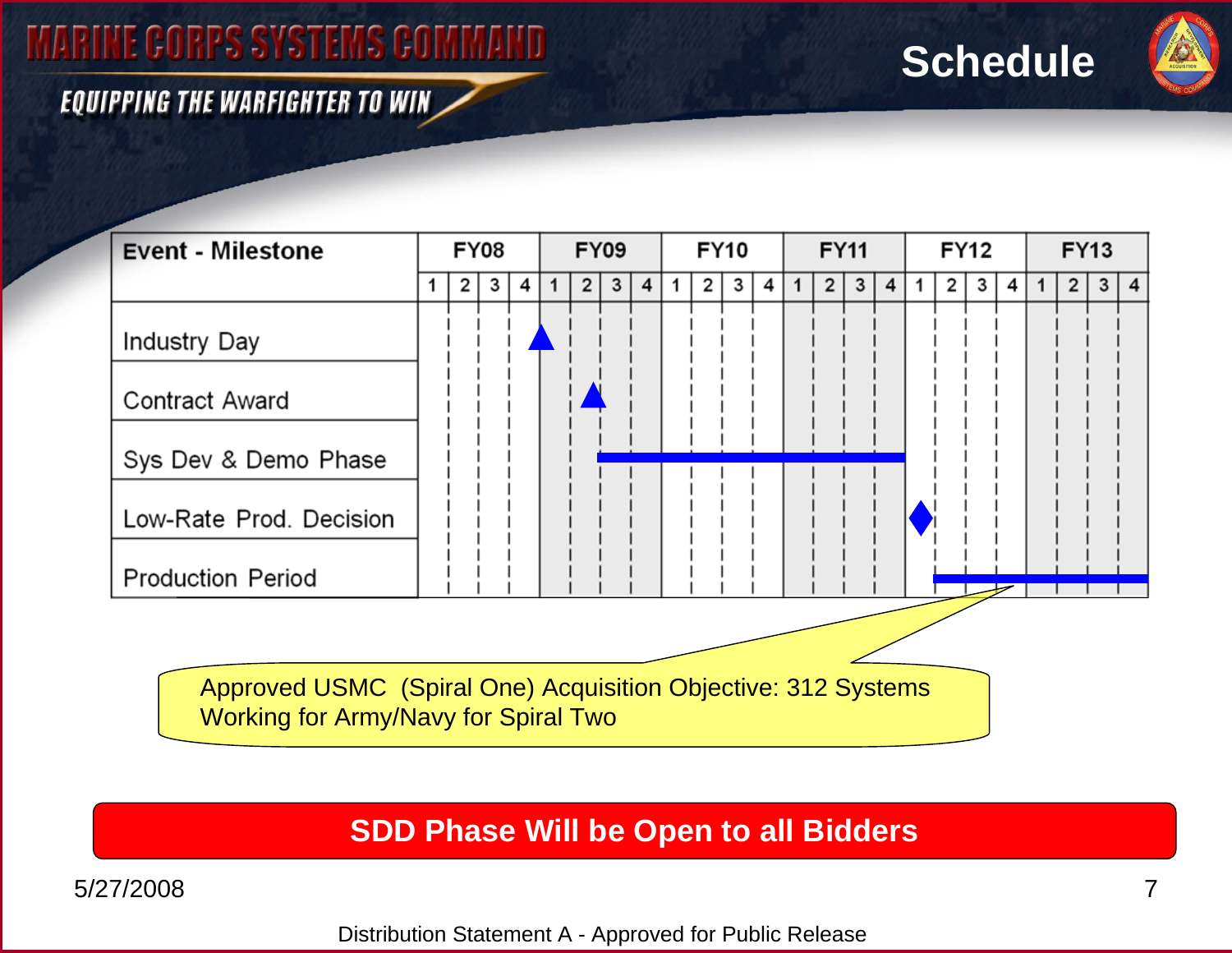**EQUIPPING THE WARFIGHTER TO WIN** 



## **How can industry Help Non-Lethal Systems / Force Protection Programs?**

*Develop a non-lethal system (launcher and payload) that reduces the risk of permanent injury while maximizing incapacitation and duration of effect*